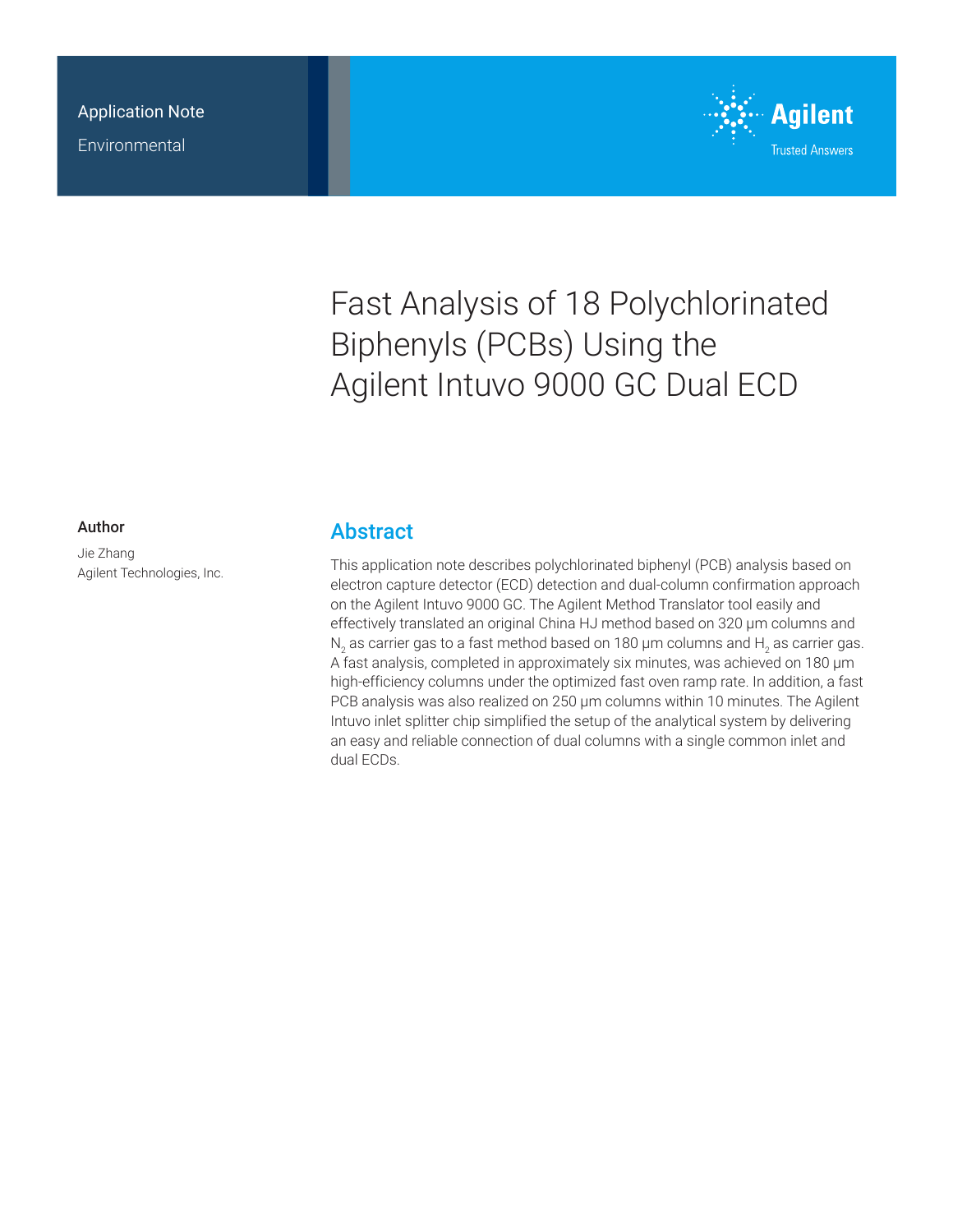# **Introduction**

PCBs were once extensively used in industrial applications as coolants and lubricants, and persist in the environment. Their production in China started in 1965 and ceased at the end of 1974. During these 10 years, 10,000 tons of PCBs were produced. They entered air, water, and soil during its manufacturing, storage, disposal, and industrial applications. Due to their environmental persistence, PCBs continue to cycle on Earth, even though production was banned 40 years ago.

The PCB family has 209 congeners, defined by the position of chlorines on the biphenyl molecules. Gas chromatography (GC) is often used to measure PCB contamination in the environment. The electronegative chlorines on the PCB biphenyl rings show good response in ECD, and so GC-ECD is a key technique for PCB analysis. To date, it has not been possible to separate all PCBs on a single column. In addition, the sample matrix can interfere with PCB identification. Even if the ECD is a selective detector, it is possible to generate false positive qualification results based on the retention times (RT) generated on one analytical column. To reduce the possibility of false positive identification, analysts deploy a dual-column confirmation approach by separating PCBs on two columns with different selectivity. The chance of two or more congeners coeluting on two columns with different stationary phase is much less than on one column, thus the identification accuracy is greatly improved.

HJ 922-2017 is a standard published by the Ministry of Ecology and Environment of the People's Republic of China. This standard guides the measurement of 18 critical PCBs in soil and sediments using a GC-ECD technique.<sup>1</sup> Dual-column confirmation is recommended in this

standard. The general analysis time achieved with the air-bath oven, as shown in the HJ 922-2017 standard, is approximately 25 minutes. In this application note, fast PCB analysis based on Agilent high-efficiency columns and the Intuvo direct heating oven was performed within six minutes. The repeatability and linearity of the fast‑analysis method were evaluated by PCB calibration standards according to the HJ922-2017 method. Besides the fast method developed on 180 µm high-efficiency columns, we considered that some environmental or contract labs are usually equipped with 250  $\mu$ m columns for routine analysis. A fast method based on 30 m × 250 µm capillary columns was also developed for 18 PCBs analysis with  $\rm H_2$  as carrier gas.

# **Experimental**

PCB calibration standards were analyzed on an Agilent Intuvo 9000 GC/ECD system. The system was equipped with one split/splitless inlet, one inlet splitter chip, dual nonidentical columns, and dual ECDs. The samples were injected using an Agilent 7650A automatic liquid sampler, evaporated in the heated inlet, and then carried to two analytical columns for separation followed by ECD detection. The split ratio was approximately 1:1 because the two analytical columns have similar dimensions/restrictions, which help generate an equal split between two columns.

Table 1. Analytical parameters and consumables used on the Agilent Intuvo 9000 GC/dual ECDs system. Agilent Intuvo 9000 GC/ECD Instrument Parameters

| Agilent Intuvo 9000 GC/ECD Instrument Parameters |                   |                                                                                                        |                                                                                                        |  |  |  |  |  |
|--------------------------------------------------|-------------------|--------------------------------------------------------------------------------------------------------|--------------------------------------------------------------------------------------------------------|--|--|--|--|--|
| <b>Fast Method Number</b>                        |                   | Method No. 1 for 180 um Intuvo column                                                                  | Method No. 2 for 250 um Intuvo column                                                                  |  |  |  |  |  |
| Autosampler                                      |                   | Agilent 7650A automatic liquid sampler                                                                 |                                                                                                        |  |  |  |  |  |
| Split/Splitless Inlet Mode                       |                   | Splitless                                                                                              | Splitless                                                                                              |  |  |  |  |  |
| <b>Inlet Temperature</b>                         |                   | 260 °C                                                                                                 | 260 °C                                                                                                 |  |  |  |  |  |
| <b>Purge Flow</b>                                |                   | 60 mL/min                                                                                              | 60 mL/min                                                                                              |  |  |  |  |  |
| Purge Time                                       |                   | $0.75$ min                                                                                             | $0.75$ min                                                                                             |  |  |  |  |  |
| <b>Intuvo Flow</b>                               | <b>Guard Chip</b> | 260 °C                                                                                                 | 260 °C                                                                                                 |  |  |  |  |  |
| Path                                             | <b>Bus</b>        | 280 °C                                                                                                 | 280 °C                                                                                                 |  |  |  |  |  |
| <b>Carrier Gas</b>                               |                   | Hydrogen                                                                                               | Hydrogen                                                                                               |  |  |  |  |  |
| <b>Column Flow Rate</b>                          |                   | 2.25 mL/min, constant flow                                                                             | 3.12 mL/min, constant flow                                                                             |  |  |  |  |  |
| Oven Ramp Program                                |                   | 100 °C, hold 0 min<br>72.326 °C/min to 220 °C, hold 1.04 min<br>72.326 °C/min to 260 °C, hold 4.15 min | 100 °C, hold 0 min<br>42.571 °C/min to 220 °C, hold 1.77 min<br>42.571 °C/min to 260 °C, hold 7.07 min |  |  |  |  |  |
| <b>ECD Temperature</b>                           |                   | 280 °C                                                                                                 |                                                                                                        |  |  |  |  |  |
| <b>ECD Make Up Flow</b>                          |                   | 60 mL/min, N <sub>2</sub><br>Column $+$ makeup = constant                                              |                                                                                                        |  |  |  |  |  |
| <b>Inlet Liner</b>                               |                   | Agilent Ultra Inert, splitless liner with glass wool (p/n 5190-2293)                                   |                                                                                                        |  |  |  |  |  |
| <b>Guard Chip</b>                                |                   | For split/splitless inlet (G4587-60565)                                                                |                                                                                                        |  |  |  |  |  |
| <b>Inlet Splitter</b>                            |                   | Flow Chip connecting Guard Chip and analytical columns (p/n G4588-60601)                               |                                                                                                        |  |  |  |  |  |
| Columns                                          |                   | Column 1: Agilent J&W DB-5ms UI, 20 m ×<br>0.18 mm, 0.18 um (p/n 121-5522-UI-INT)                      | Column 1: Agilent J&W DB-5ms UI, 30 m ×<br>0.25 mm, 0.25 um (p/n 122-5522-UI-INT)                      |  |  |  |  |  |
|                                                  |                   | Column 2: J&W DB-1701, 20 m × 0.18 mm,<br>0.18 um (p/n 100-2111-INT, custom Intuvo<br>column)          | Column 2: J&W DB-1701 Intuvo, 30 m ×<br>0.25 mm, 0.25 um (p/n 122-0732-INT)                            |  |  |  |  |  |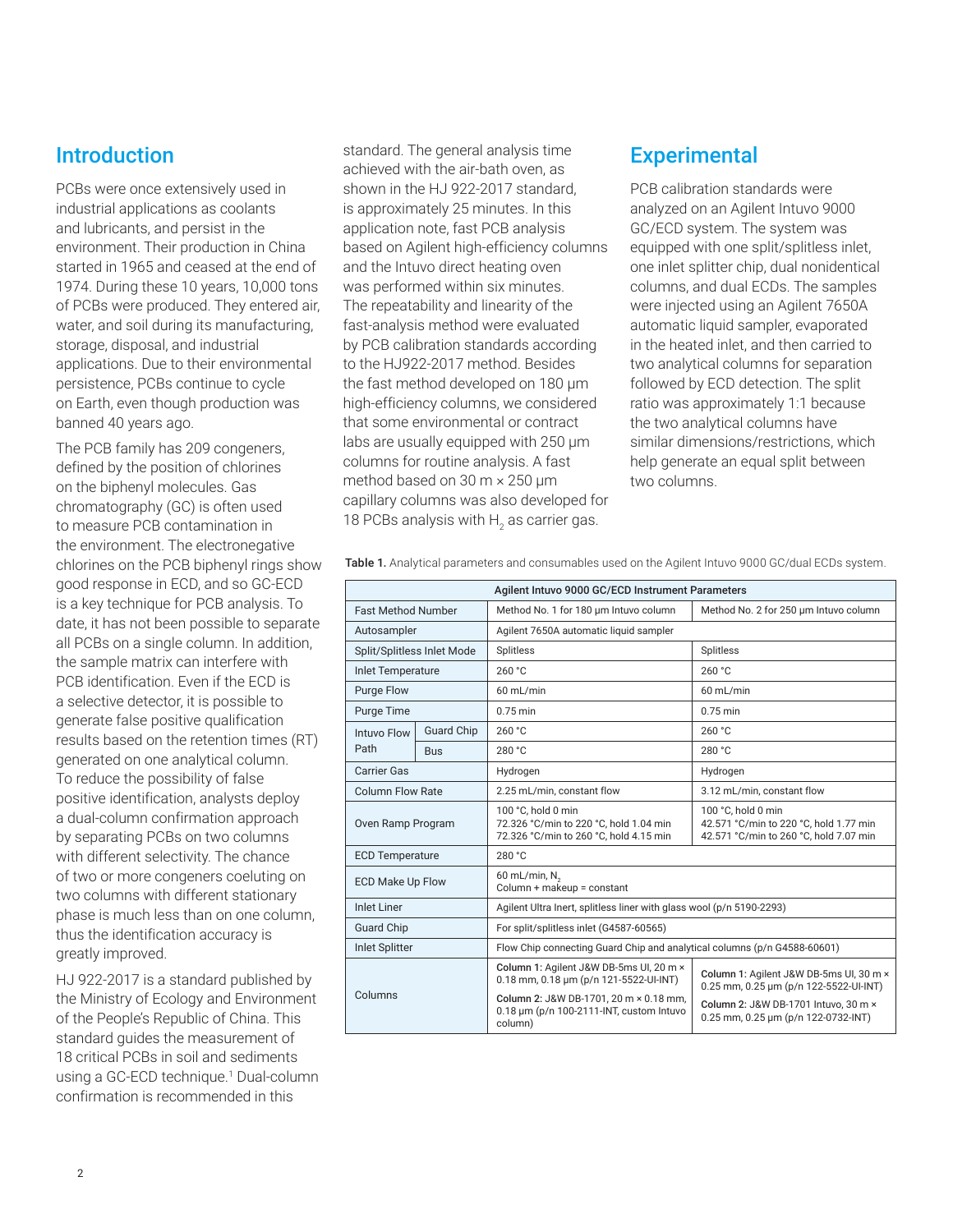The system analytical parameters are shown in Table 1 for 180 and 250 µm columns. The GC oven program and column flow rate parameters used in the HJ922-2017 standard are shown in the Agilent *Method Translator* tool interface (Figure 3).

#### Chemicals and standards

The PCB stock solution: 100 mg/L PCB mixture in hexane was purchased from ANPEL Laboratory Technologies (Shanghai) Inc. The PCBs working solutions were prepared by diluting the

#### stock solutions to 1 mg/L.

Seven calibration levels are prepared by adding aliquots of working solution to 10 mL of hexane. The targeted concentrations were approximately 5, 10, 20, 50, 100, 200, and 500 µg/L.

### Results and discussion

Following the analytical conditions in the HJ922-2017 standard,<sup>1</sup> the chromatograms of 50 µg/L PCBs on 30 m × 320 µm, 0.25 µm DB-1701 and DB-5ms columns are shown in

Figures 1A and 1B. With the column flow rate set at 2 mL/min as recommended by HJ922-2017, the resolution of three critical PCB pairs (i.e., PCB123/PCB118, PCB153/PCB105, PCB156/PCB157) on the DB-5ms column was not good. This poor resolution is probably caused by the applied high linear velocity of N<sub>2</sub> at 2 mL/min. If the N<sub>2</sub> flow rate was reduced to 1 mL/min, the resolution of PCB123/118, PCB 153/105, and PCB156/157 was improved from 0.88 to 1.11, 0.84 to 1.31, and 1.11 to 1.38, respectively. However, the analysis time



**Figure 1.** PCBs analysis on 30 m × 320 µm × 0.25 µm DB-1701 (A) and DB-5ms (B) columns with 2 mL/min carrier gas (N<sub>2</sub>). (\*PCB157 and PCB180 coeluted on the DB-1701 column, which is caused by the limited selectivity of DB-1701 towards the two components. The coelution is consistent with the reference chromatogram in the HJ922-2017 standard).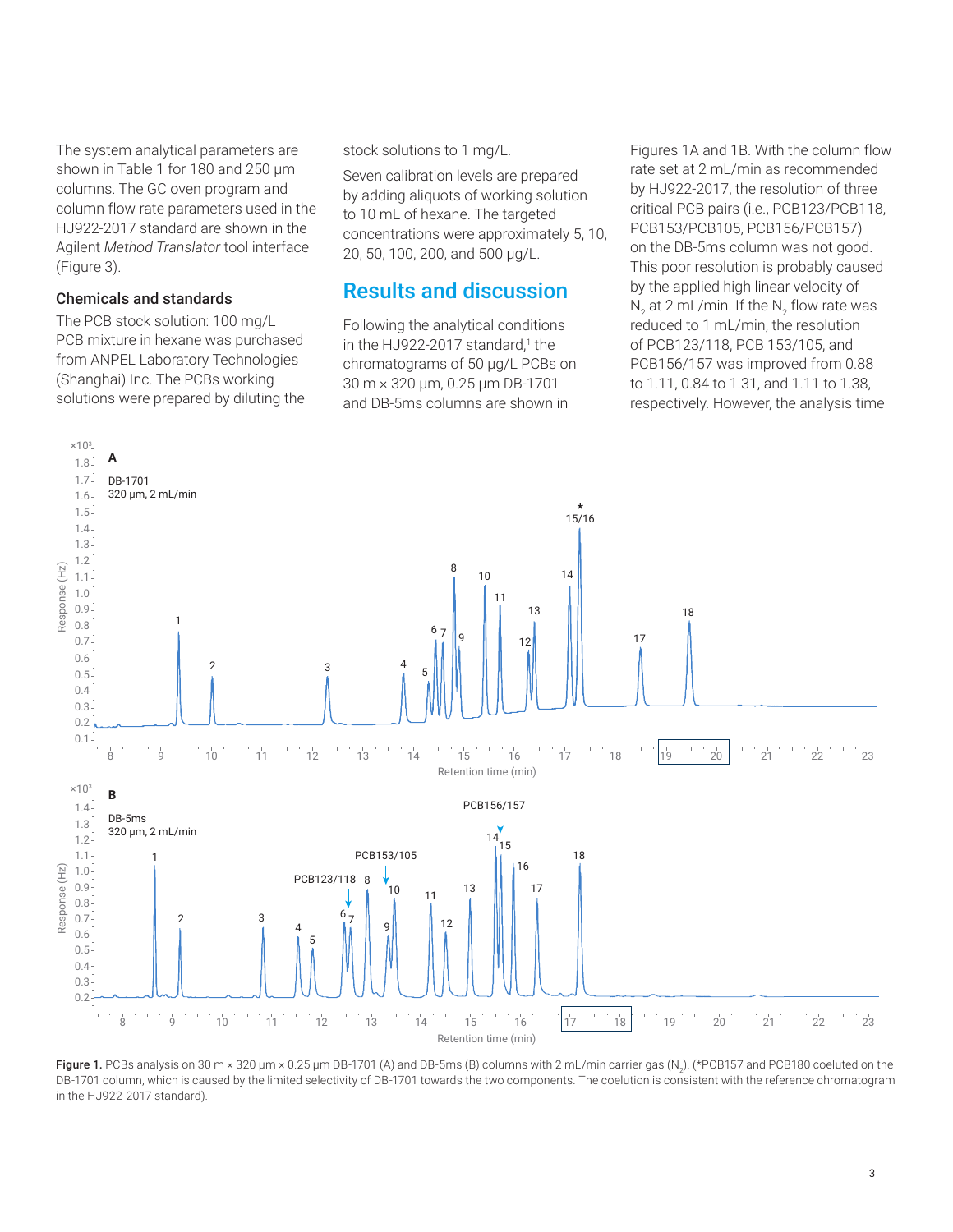was increased by approximately 20%, as shown in Figures 2A and 2B (the analysis time was defined as the retention time of the last eluted compound, PCB189). To reduce the analysis time without compromising the resolution, 180 µm high-efficiency columns and  $\mathsf{H}_2$  as carrier gas were used for fast PCB analysis on the Intuvo 9000 GC/ECD system.

With the assistance of Method Translator, the original analytical parameters based on a 30 m  $\times$  320 µm, 0.25 µm column and 1 mL/min carrier gas flow rate (N<sub>2</sub>) were translated into a new set of parameters based on a 180  $\mu$ m column with  $\text{H}_{\text{2}}$  carrier gas, as shown in Figure 3. Method Translator is a tool embedded in Agilent chromatography data systems (CDS), including Agilent

OpenLab CDS, to facilitate new method development based on an existing method. The chromatograms achieved using the new method are shown in Figure 4. The 18 compounds can be well separated on the 20 m × 180 µm DB-5ms and DB-1701 columns. The resolution of PCB123/PCB118, PCB153/PCB105, and PCB156/PCB157 on Intuvo DB‑5ms are 1.14, 1.39, and 1.47,



**Figure 2.** PCBs analysis on 30 m × 320 µm, 0.25 µm DB-1701 (A) and DB-5ms (B) columns with 1 mL/min carrier gas (N<sub>2</sub>).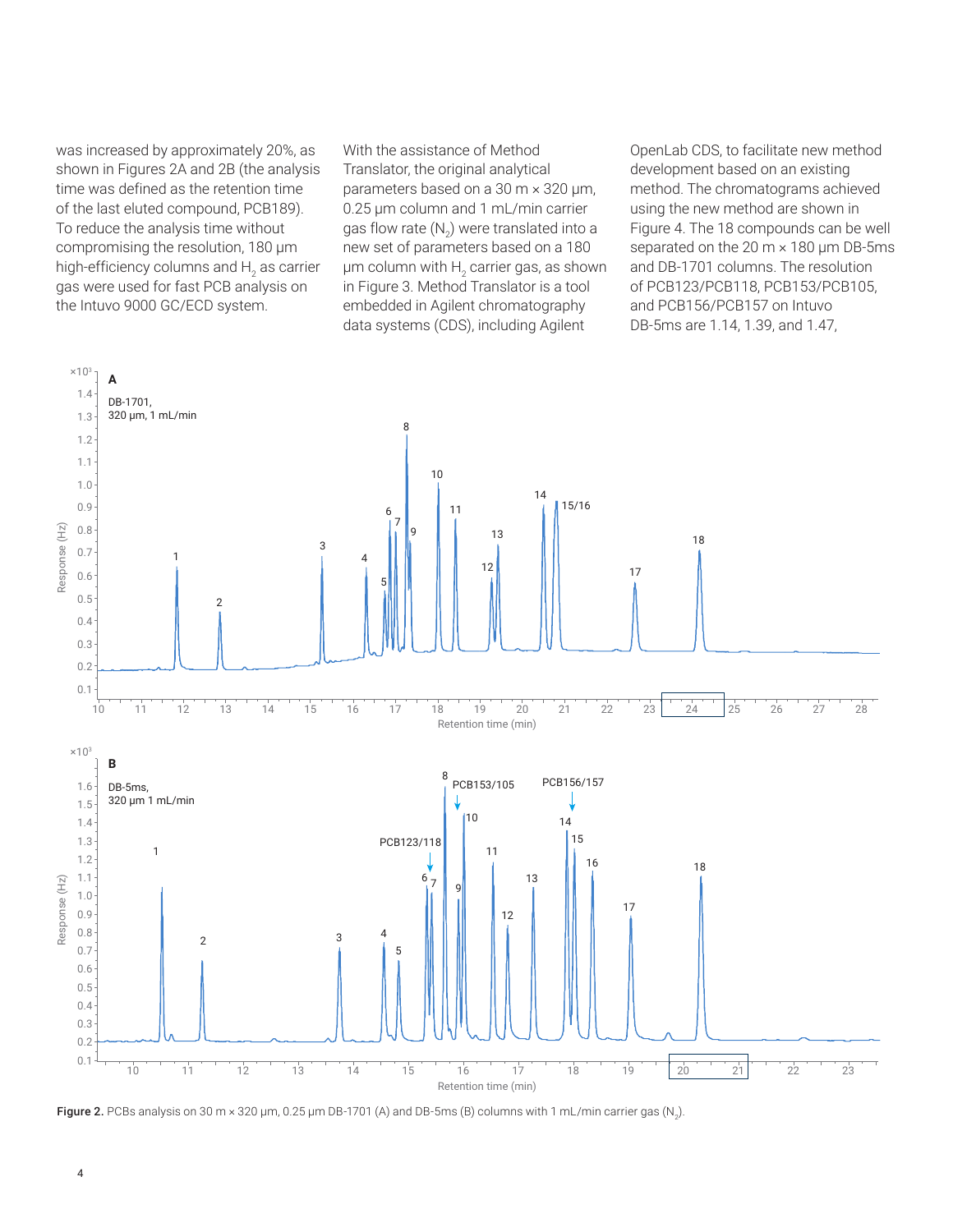better than those obtained on 320 µm columns. The resolution improvement is understandable because the phase ratio of the newly used columns is lower than that of 320  $\mu$ m  $\times$  0.25  $\mu$ m column, coupled with the thinner column internal diameter, which helps generate better resolution on 180 µm × 0.18 µm columns. The analysis was finished within six minutes, a roughly 70% speed gain achieved compared to the analysis on 320 µm columns.

| <b>Method Translator</b>     |                |                          |                                   |                                                                                                             |      |                            |                                                                                                                                                                               |                |                                       |                                    |            |                                        |   |
|------------------------------|----------------|--------------------------|-----------------------------------|-------------------------------------------------------------------------------------------------------------|------|----------------------------|-------------------------------------------------------------------------------------------------------------------------------------------------------------------------------|----------------|---------------------------------------|------------------------------------|------------|----------------------------------------|---|
| $\bigcap$ Speed gain         |                |                          | Last file imported:               |                                                                                                             |      |                            |                                                                                                                                                                               |                |                                       |                                    |            |                                        | Þ |
| 4.8218                       |                |                          |                                   |                                                                                                             |      |                            |                                                                                                                                                                               |                |                                       |                                    |            |                                        |   |
| (a) Translate                |                |                          | <b>Original Method Parameters</b> |                                                                                                             |      |                            | <b>Calculated Method Parameters</b>                                                                                                                                           |                |                                       |                                    |            |                                        |   |
| ○ Best Efficiency            |                |                          | N <sub>2</sub><br>Gas             |                                                                                                             |      | $\check{}$                 |                                                                                                                                                                               |                | Gas                                   | H2                                 | $\check{}$ |                                        |   |
|                              |                | Length (m)               |                                   | <b>CONTRACTOR</b> CONTRACTOR                                                                                |      | 30 m                       | 4                                                                                                                                                                             |                | 20 m                                  |                                    |            | . 1                                    |   |
| Inner Diameter (um)          |                |                          |                                   | <b>CONTRACTOR</b>                                                                                           |      | 320 um                     | ∟,                                                                                                                                                                            |                | 180 um                                |                                    |            | and the contract of                    |   |
| Film Thickness (um)          |                |                          |                                   | and the contract of the con-                                                                                |      | $0.25 \mu m$               | ہے                                                                                                                                                                            |                | $0.18 \mu m$                          |                                    |            | many contracts and                     |   |
|                              |                | Phase Ratio              |                                   | $\mathbf{r} = \mathbf{r} - \mathbf{r}$ , $\mathbf{r} = \mathbf{r} - \mathbf{r}$ , $\mathbf{r} = \mathbf{r}$ |      | 319.25                     | ہے                                                                                                                                                                            |                | 249.25                                |                                    |            | contractor and contract                |   |
| Inlet Pressure (gauge)       |                |                          |                                   | and the contract of the con-                                                                                |      | 6.1219 psi                 | 규                                                                                                                                                                             |                | 28.043 psi                            |                                    |            | and a state and a                      |   |
| Outlet Flow (mL/min)         |                |                          |                                   | the contract of the contract of                                                                             |      | 1 mL/min                   | щ                                                                                                                                                                             |                | 2.25 mL/min                           | the company of the company         |            |                                        |   |
| Average Velocity (cm/s)      |                |                          |                                   | the contract of the contract of                                                                             |      | 21.321 cm/sec              |                                                                                                                                                                               |                | 87.786 cm/sec                         | the company of the company         |            |                                        |   |
| Outlet Pressure (abs)        |                |                          |                                   | .                                                                                                           |      | 14.696 psi                 | ⊣                                                                                                                                                                             |                | 14.696 psi                            |                                    |            | <b>THE REPORT OF A REPORT OF A 200</b> |   |
|                              |                | Holdup Time              |                                   | the companies are a constructed                                                                             |      | 2.3451 min                 | 4                                                                                                                                                                             |                | 0.37971 min                           |                                    |            | and the contract of the con-           |   |
| Outlet Velocity (cm/s)       |                |                          |                                   |                                                                                                             |      | 25.936 cm/sec              |                                                                                                                                                                               |                | 184.44 cm/sec                         |                                    |            |                                        |   |
| ○ Isothermal                 |                | #                        | Ramp Rate<br>$(^{\circ}C/min)$    | <b>Final Temp</b><br>$(^{\circ}C)$                                                                          |      | <b>Final Time</b><br>(min) |                                                                                                                                                                               | #              | <b>Ramp Rate</b><br>$(^{\circ}C/min)$ | <b>Final Temp</b><br>$(^{\circ}C)$ |            | <b>Final Time</b><br>(min)             |   |
|                              |                | Init                     |                                   | 100                                                                                                         |      | Ō                          |                                                                                                                                                                               | Init           |                                       | 100                                |            | $\mathbf{0}$                           |   |
| (a) Ramps                    | 1              | 15                       |                                   | 220                                                                                                         |      | 5                          |                                                                                                                                                                               | $\mathbf{1}$   | 72.326                                | 220                                |            | 1.04                                   |   |
| $\overline{\mathbf{2}}$<br>÷ | $\overline{a}$ | 15                       |                                   | 260                                                                                                         |      | 20                         |                                                                                                                                                                               | $\overline{2}$ | 72.326                                | 260                                |            | 4.15                                   |   |
|                              |                |                          | Total Run Time 35.67 min          |                                                                                                             |      |                            | Total Run Time 7.40 min                                                                                                                                                       |                |                                       |                                    |            |                                        |   |
| Pressure Units<br>psi        |                | Original Column Capadty. |                                   |                                                                                                             | 2.48 |                            | Translated Column Capadty.<br>0.61<br>The column capacity of the translated method<br>is 25% of the original column capadty. You<br>may need to adjust your injection volume. |                |                                       |                                    |            |                                        |   |
|                              |                |                          |                                   |                                                                                                             |      |                            |                                                                                                                                                                               |                |                                       |                                    |            |                                        |   |
|                              |                |                          |                                   |                                                                                                             |      | Apply To Method            |                                                                                                                                                                               |                |                                       | Done                               |            | Help                                   |   |

Figure 3. Translation of the original HJ922-2017 method to a fast method on the Agilent Intuvo 9000 GC using Agilent Method Translator.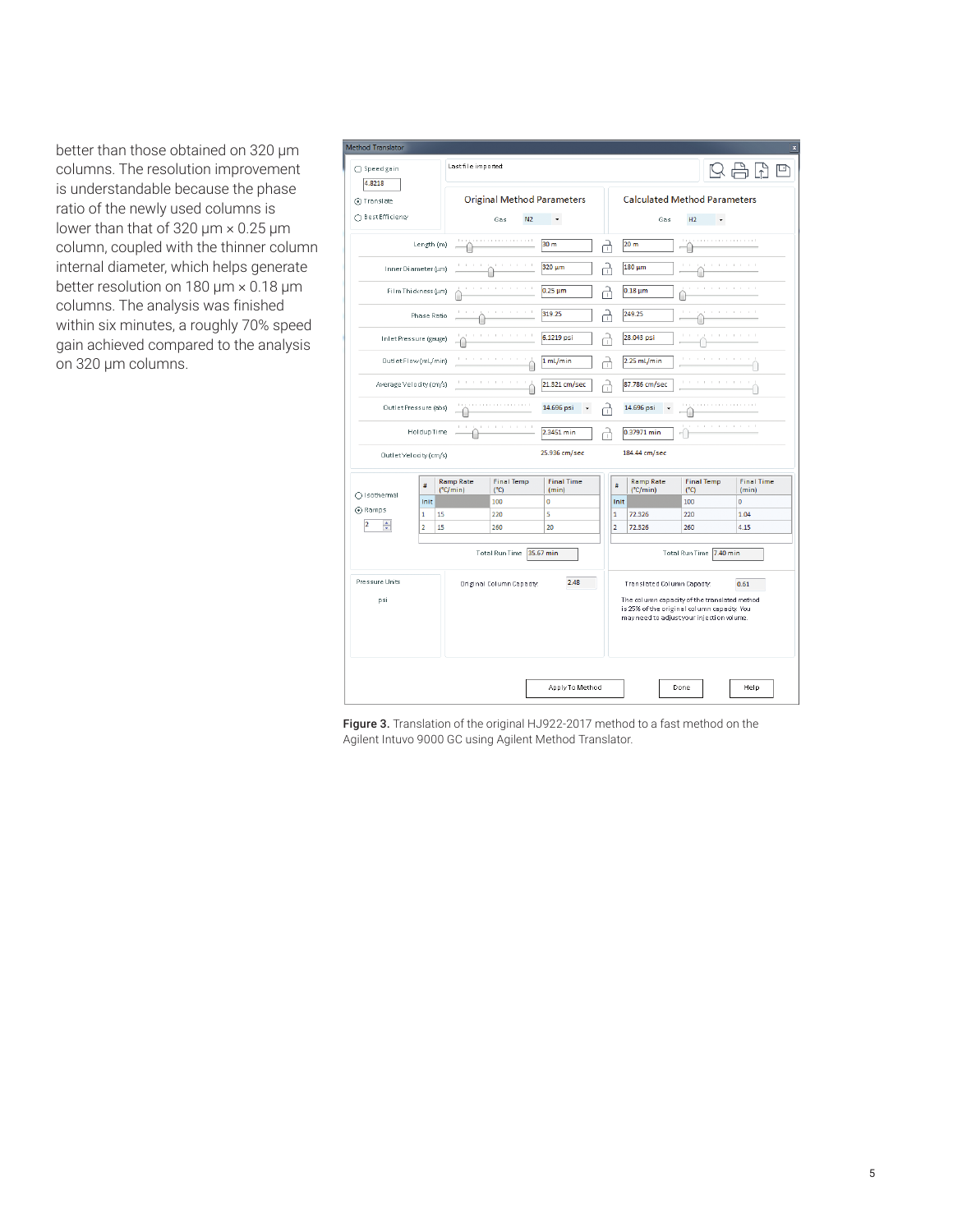

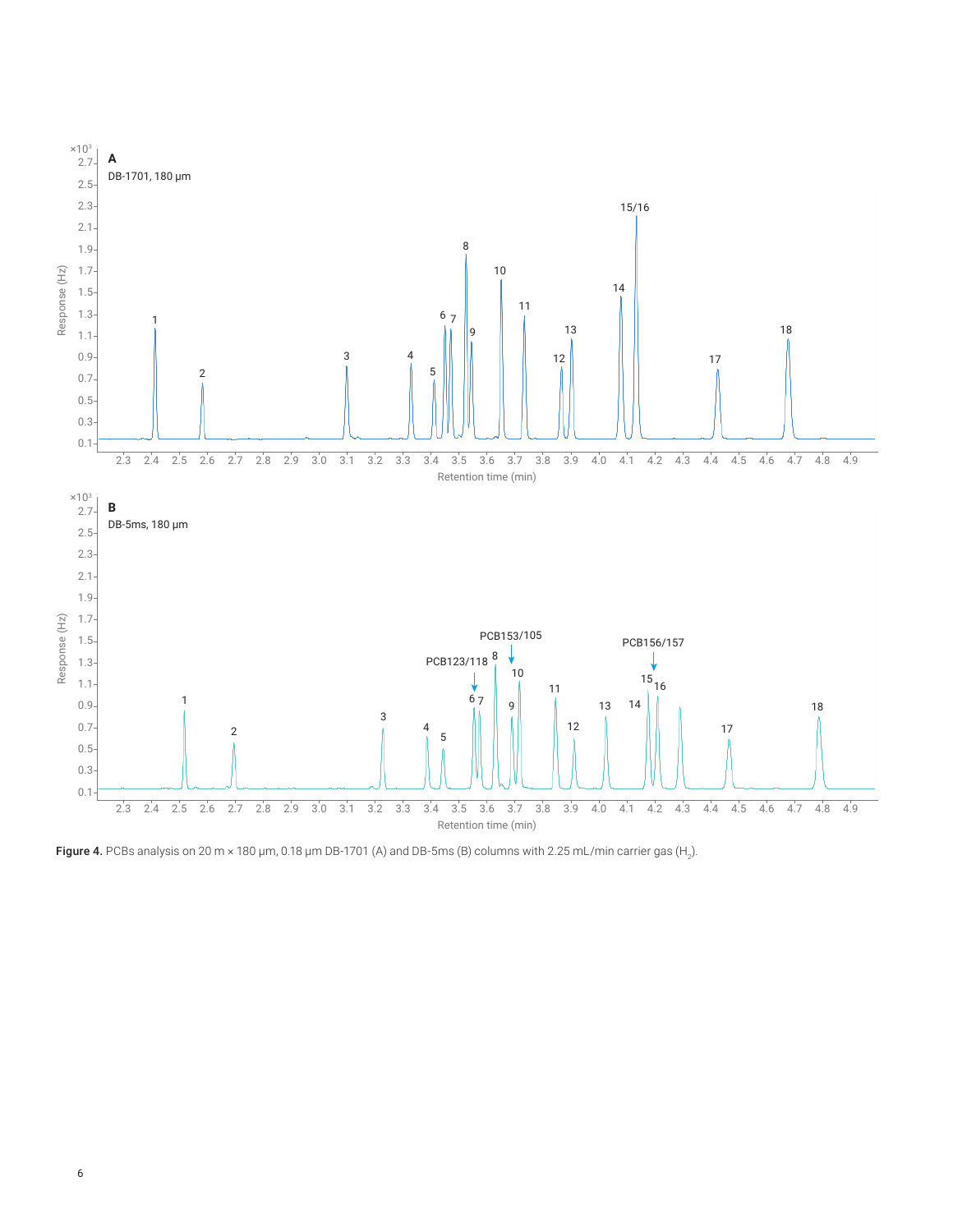The retention times (RT) of 18 PCBs on the primary qualification/quantitation column (DB-5ms) and the confirmation column (DB-1701) are tabulated in Table 2. The RT and area repeatability of the fast analysis was evaluated by seven consecutive runs of 20 µg/L calibrant. RT RSD% on DB-5ms is from 0.01 to 0.024%, and 0.007 to 0.010% on DB-1701 (Figure 5). Area RSD% on ECD2 (connected to DB-5ms) ranged from 0.8 to 1.4% and 0.7 to 1.5% on ECD1 (connected to DB-1701), as shown in Figure 6. The overlaid chromatograms of seven injections on the DB-5ms column are shown in Figure 7. The excellent repeatability proved that the Intuvo 9000 GC can provide highly precise thermal and pneumatic control under a fast oven ramping rate.

The ECD linearity on calibration range of 5 to 500 µg/L was evaluated at seven concentration levels. In real analysis, the calibration formulas developed with the DB-5ms column were used for quantitation. The regression formulas of 18 calibration curves on the DB-5ms column are listed in Table 2. The linearity correlation coefficients are in the range of 0.9990 to 0.9998, better than the requirement of 0.995 specified in the HJ922-2017 standard.

The instrument detection limits of 18 PCBs with a signal-to-noise ratio (SNR) of 3:1 were calculated based on the chromatogram of a 2 µg/L standard. The calculated detection limits are shown in Table 2, which can be used as a reference to understand the detectability of the targeted PCBs by the Intuvo 9000 GC/ECD system.

Table 2. PCBs RT, linear calibration formulas, correlation coefficients, and calculated IDL based on SNR on the 180 µm Agilent J&W DB‑5ms Intuvo column.

| Peak           | <b>PCB Congener</b> |                   | RT/min | Regression Formula on    | <b>Square of Regression</b> | IDI         |  |
|----------------|---------------------|-------------------|--------|--------------------------|-----------------------------|-------------|--|
| <b>Number</b>  | <b>Number</b>       | DB-1701<br>DB-5ms |        | <b>DB-5ms Column</b>     | Coefficient $(R2)$          | $(\mu g/L)$ |  |
| 1              | PCB <sub>28</sub>   | 2.519             | 2.415  | $y = 13.6605x + 0.9986$  | 0.9990                      | 0.094       |  |
| $\overline{2}$ | <b>PCB52</b>        | 2.695             | 2.582  | $y = 7.6590x + 43.1920$  | 0.9997                      | 0.084       |  |
| 3              | <b>PCB101</b>       | 3.227             | 3.098  | $y = 10.9344x + 36.7416$ | 0.9998                      | 0.088       |  |
| 4              | PCB81               | 3.386             | 3.328  | $y = 9.6660x + 18.7313$  | 0.9997                      | 0.106       |  |
| 5              | PCB77               | 3.442             | 3.409  | $y = 7.1742x + 23.4441$  | 0.9997                      | 0.056       |  |
| 6              | <b>PCB123</b>       | 3.553             | 3.448  | $y = 15.4786x + 3.7303$  | 0.9996                      | 0.057       |  |
| $\overline{7}$ | <b>PCB118</b>       | 3.573             | 3.47   | $y = 14.8620x + 7.6712$  | 0.9997                      | 0.039       |  |
| 8              | <b>PCB114</b>       | 3.629             | 3.523  | $y = 26.4850x - 59.0785$ | 0.9993                      | 0.060       |  |
| 9              | <b>PCB153</b>       | 3.689             | 3.544  | $y = 13.5290x + 29.5189$ | 0.9998                      | 0.041       |  |
| 10             | <b>PCB105</b>       | 3.714             | 3.651  | $y = 23.8360x - 49.301$  | 0.9993                      | 0.048       |  |
| 11             | <b>PCB138</b>       | 3.845             | 3.733  | $y = 19.3741x + 5.2154$  | 0.9997                      | 0.073       |  |
| 12             | <b>PCB126</b>       | 3.91              | 3.864  | $y = 11.0658x + 15.2021$ | 0.9996                      | 0.055       |  |
| 13             | <b>PCB167</b>       | 4.024             | 3.9    | $v = 16.8274x + 5.2525$  | 0.9996                      | 0.042       |  |
| 14             | <b>PCB156</b>       | 4.175             | 4.077  | $y = 26.8929x - 56.8413$ | 0.9992                      | 0.044       |  |
| 15             | <b>PCB157</b>       | 4.208             | 4.132  | $y = 25.3124x - 38.0390$ | 0.9994                      | 0.053       |  |
| 16             | <b>PCB180</b>       | 4.289             | 4.132  | $y = 22.0947x - 3.7871$  | 0.9997                      | 0.069       |  |
| 17             | <b>PCB169</b>       | 4.463             | 4.423  | $y = 14.1688x + 15.9701$ | 0.9995                      | 0.054       |  |
| 18             | <b>PCB189</b>       | 4.786             | 4.675  | $y = 25.8732x - 24.2229$ | 0.9997                      | 0.053       |  |







Figure 6. Area repeatability of 18 PCBs on ECD1 connected to a 180 µm Intuvo DB-1701 column and ECD2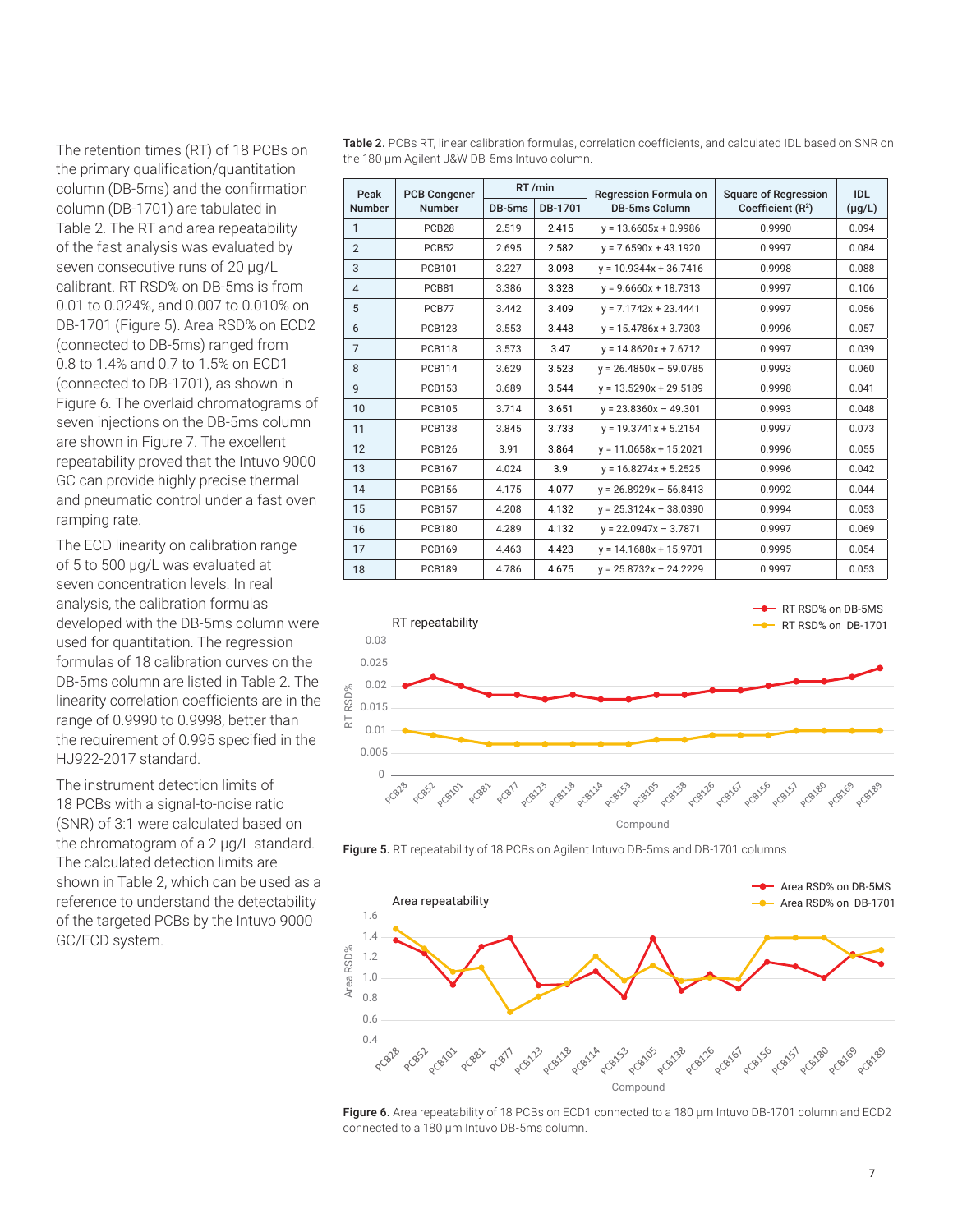

Figure 7. Overlaid chromatograms of 20 µg/L calibrants on Agilent J&W DB-5ms column.

A real soil sample was prepared according to the HJ922-2017 sample preparation procedure. The extracts were purified and concentrated in hexane for analysis. The chromatograms of the real sample were overlaid with the chromatograms of the calibrant (Figure 8). No PCBs were identified based on the combined qualification results on the two columns. Some components were "identified" on the primary column, but couldn't be detected on the confirmation column.

Compared to 180 µm id columns, 250 µm id columns are more common in routine analytical labs. The PCB analysis on a 250 µm column with  $\mathsf{H}_2^{}$  as carrier gas is not as fast as that performed on a 180 µm high-efficiency column. However, its speed can surpass that

generated on a 320 µm column with  $\mathsf{N}_2$  as carrier gas. In this application note, fast separation method no. 2 was based on 250 µm DB-5ms and DB-1701 Intuvo columns and was also developed with the Method Translator tool. The PCB calibration standard was analyzed using this translated method (the corresponding GC parameters can be referred to in Table 1). Representative chromatograms are shown in Figure 9. PCB 189, the last analyte, eluted at approximately 9 minutes off the DB-1701 column. The RT is twice as long as that on the 180 µm column but only half of that on the 320 µm column with N<sub>2</sub> as carrier gas. Meanwhile, it was observed the resolution of PCB123/PCB118, PCB153/PCB105, and PCB156/PCB157 on the Intuvo 30  $m \times 250$  µm columns

are quite good. The RT and area repeatability on 30 m × 250 µm columns were evaluated by 10 consecutive injections of 20 µg/L calibrant. The RT RSD% on the DB-5ms column ranged from 0.013 to 0.02% and area RSD% from 0.814 to 1.735%. The RT RSD% on the DB-1701 column is from 0.006 to 0.01% and area RSD% from 1.094 to 1.927%. The test results demonstrated that the Intuvo 9000 GC configured with 250 µm columns can also be used to accelerate the PCB analysis, with excellent chemical performance. Environmental or contract labs can choose the fast PCBs analysis method, either based on 180 or 250 µm columns, according to their own analysis speed requirements and column availability in the labs.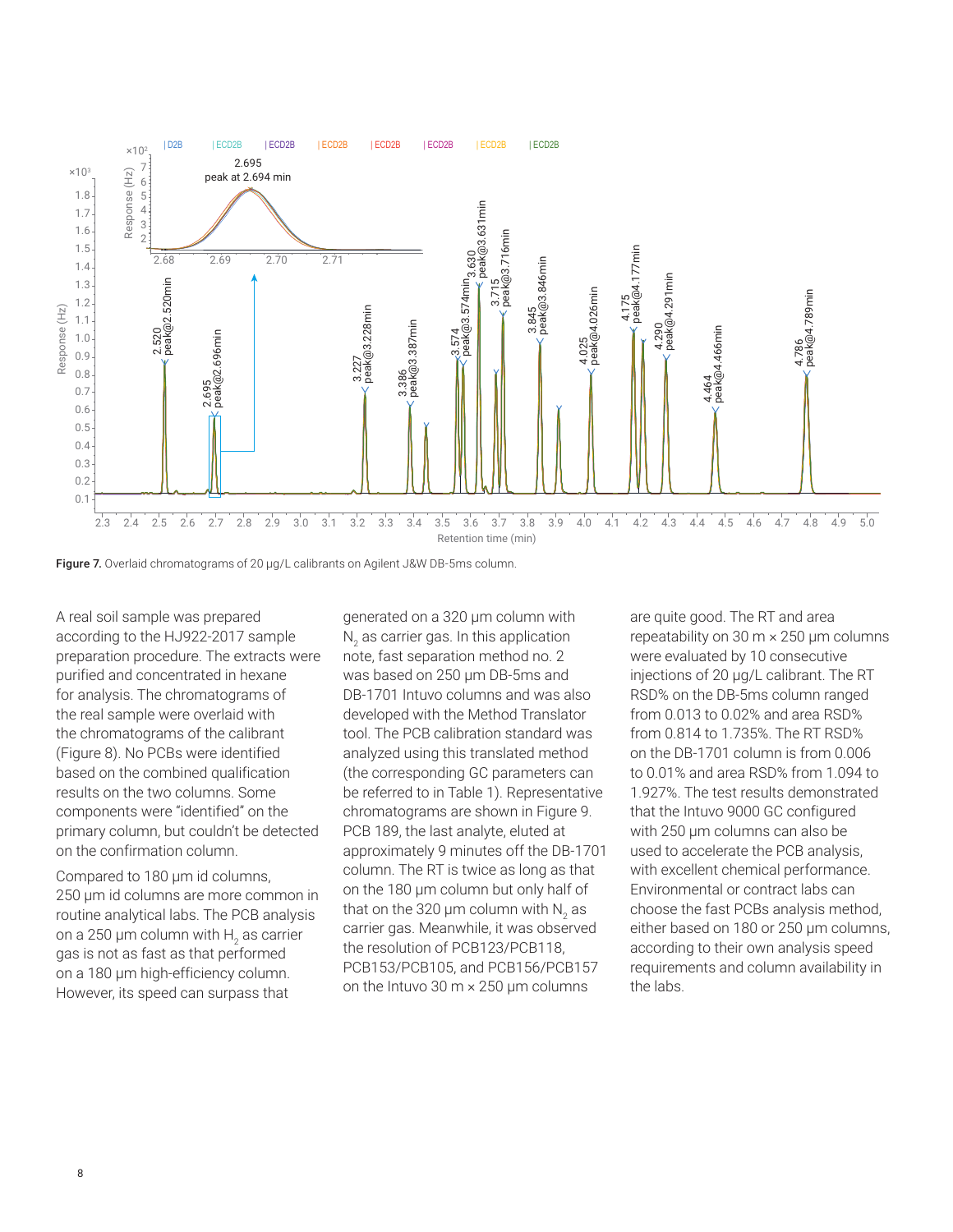

Figure 8. Soil extracts analysis on Agilent Intuvo 9000 GC configured with 180 µm DB-5ms and DB-1701 columns.